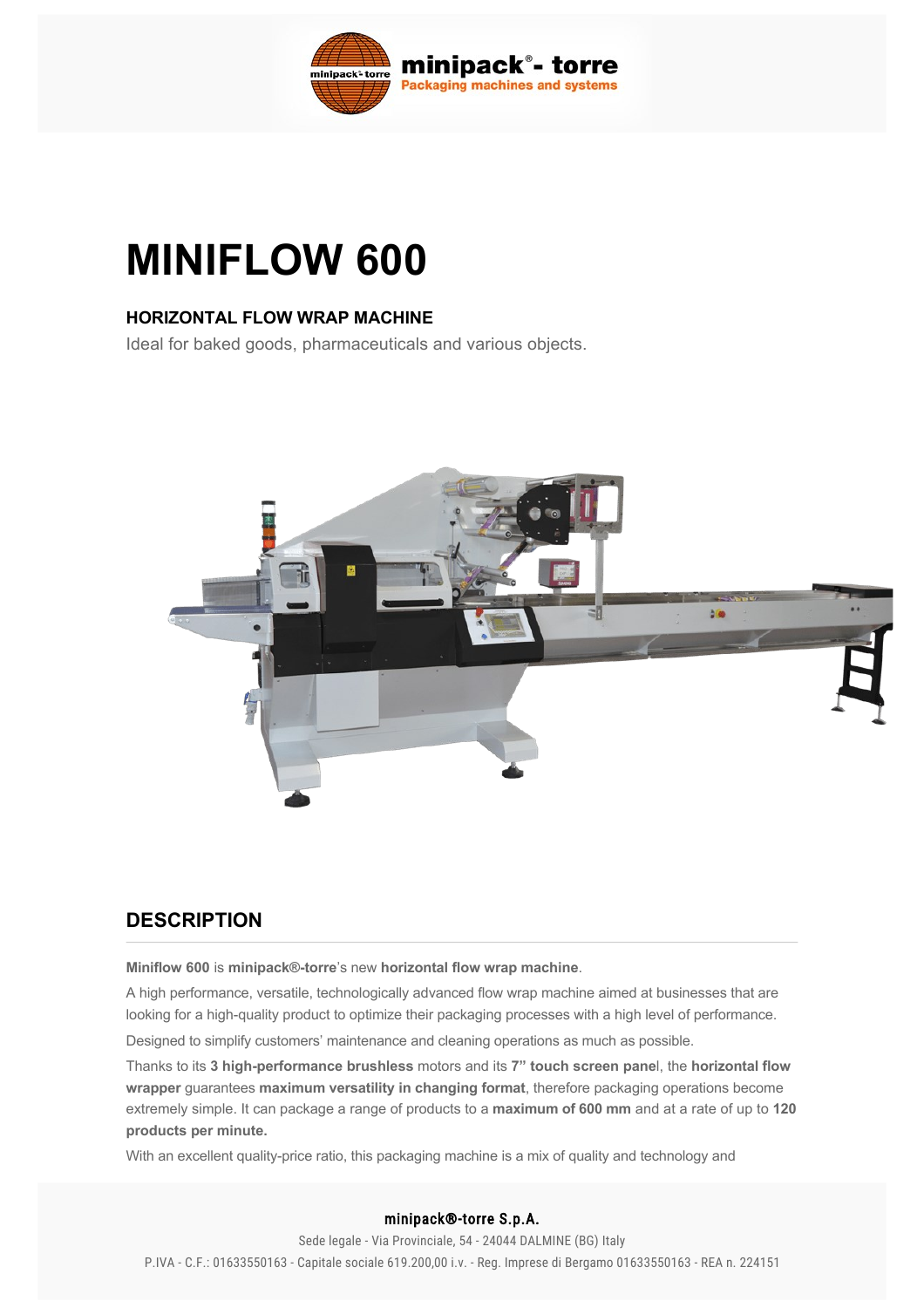

guarantees high reliability. It is suitable for packaging innumerable food and nonfood products like croissants, cakes, pharmaceuticals, toffees, chocolates, chocolate bars, various small objects and lots more besides.

## **TECHNICAL FEATURES**

| Power supply                                  | $\vee$    | 220                 |
|-----------------------------------------------|-----------|---------------------|
| <b>Pnaumatic supply</b>                       | Bar       | 6                   |
| <b>Electrical power</b>                       | <b>KW</b> | 3,5                 |
| <b>Electric consumption</b>                   | <b>KW</b> | 3,5                 |
| Hourly production p/h                         | p/h (pph) | 0.7200              |
| <b>Sealing Bar</b>                            | mm        | 300                 |
| <b>MAX product weight</b>                     | gr        | 1500                |
| MAX product height                            | mm        | 110                 |
| <b>MAX</b> length product                     | mm        | 650                 |
| <b>Reel Diameter MAX</b><br><b>Dimensions</b> | mm        | 350                 |
| <b>MAX Reel Strip Dimensions</b>              | mm        | 600                 |
| Worktop height                                | mm        | 950                 |
| <b>Machine dimensions</b>                     | mm        | 3300 x 1150 x h1750 |
| Machine weight                                | kg        | 700                 |

minipack®torre shall not be held liable for typos or printing errors in this catalogue. It also reserves the right to make changes to the specified features without prior notice. All trademarks are property of their respective owners and are hereby acknowledged.

## **[CHARACTERISTICS:](#page-1-0)**

- <span id="page-1-0"></span>o User-friendly 7" PLC touch screen
- Easy inspection for maintenance and cleaning of roller unit
- Expandable pneumatic shaft for film support
- 3 brushless motors
- Photocell to centre printed film
- $\circ$  3 pairs of infeed rollers last group with a folding fin function
- $\circ$  Infeed roller with integrated pneumatic opening

#### Motorised product university with central guide  $m$  minipack®-torre S.p.A.

Sede legale - Via Provinciale, 54 - 24044 DALMINE (BG) Italy P.IVA - C.F.: 01633550163 - Capitale sociale 619.200,00 i.v. - Reg. Imprese di Bergamo 01633550163 - REA n. 224151